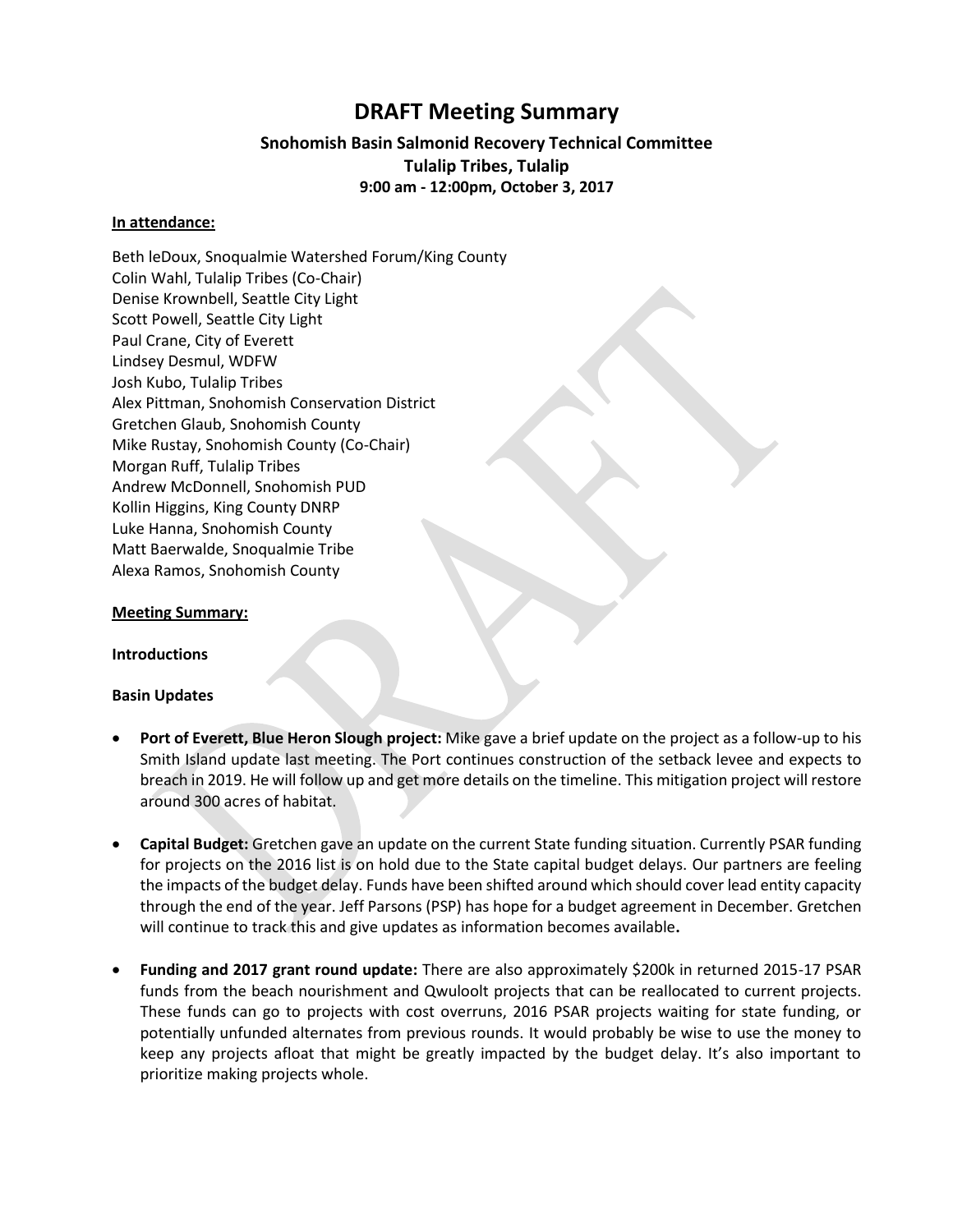**Upcoming Forum meeting:** There is a Forum meeting this Thursday. SWM director, Will Hall, will be presenting on the SWM Business Plan. See the handout for discussion questions. This is an opportunity for our partners to voice their opinions on the work that SWM does. There is a 16-person stakeholder committee comprised of NGOs, citizens, and other partner agencies to provide input on the plan.

After the Forum meeting, there will be a potluck lunch.

- **Salmon Projects Reference Document:** PSP has put out a reference document on how to incorporate climate change into salmon projects. It includes some of our work from the climate change white paper. The doc will be sent to committee members for reference
- **SCD Hydro-modeling for ag resilience:** Alex gave an update on behalf of Cindy Dittbrenner.
	- o Hydro modeling: this was completed in March by a consultant. It will include flooding models for 100 years out.
	- $\circ$  Ground water modeling: Eric Grossman with USGS is doing this work. It will cover both the basins and account for sea level rise. Please send any ground water modeling information if you have it.
	- o Ag. Land subsidence: Cardno will be handling this element. Let Cindy know if you know of anyone doing related work.
	- $\circ$  Hydrologic and hydraulic modeling: The plan is to start with Dept. of Ecology's watershed characterization. Beth and Kollin will be in touch with SCD with information.

## **Other updates:**

Andrew McDonnell mentioned that their river gages at Young Creek in Sultan have been picking up on some strange activity. There have been consistent low flow drops taking 80% of the water for about 6 hours every night, Monday through Friday. There's a theory that perhaps the water is being taken to water crops at night. He added that on the Sultan, Pink salmon are having fair return numbers and they are big specimens (bigger than in 2015). Also, Chinook are getting through the diversion dam.

Colin noted that Matt Pouley has reported seeing the most Chinook ever in the trap. The final report is not out yet.

 **10-Year Status Report:** Colin has gotten the draft 2016 land cover data from NOAA and is working to finish the analysis. He should be able to report back at the next meeting. Luke and Mike have digitized the log jam data. There's been a net gain 90 jams in the mainstem – most formed naturally, some engineered.

### **River Temperature Review**

- Snoqualmie 2016: Josh Kubo gave a presentation on the monitoring results. We are gaining ground water in this reach. The water warms as you travel downstream but in 2015, there were localized temperature drops. 14 thermistors were deployed and retrieved temperature data continuously from June through September. Most likely, hyporheic exchange is responsible for the cool spots. Overall though, temperatures were consistently above state standards.
- Snohomish/Skykomish 2016: Luke described the side channel and mainstem temperature logger sites. There appear to be cold water refugia sites above the Pilchuck dam and in Skykomish floodplain channels. See handout.